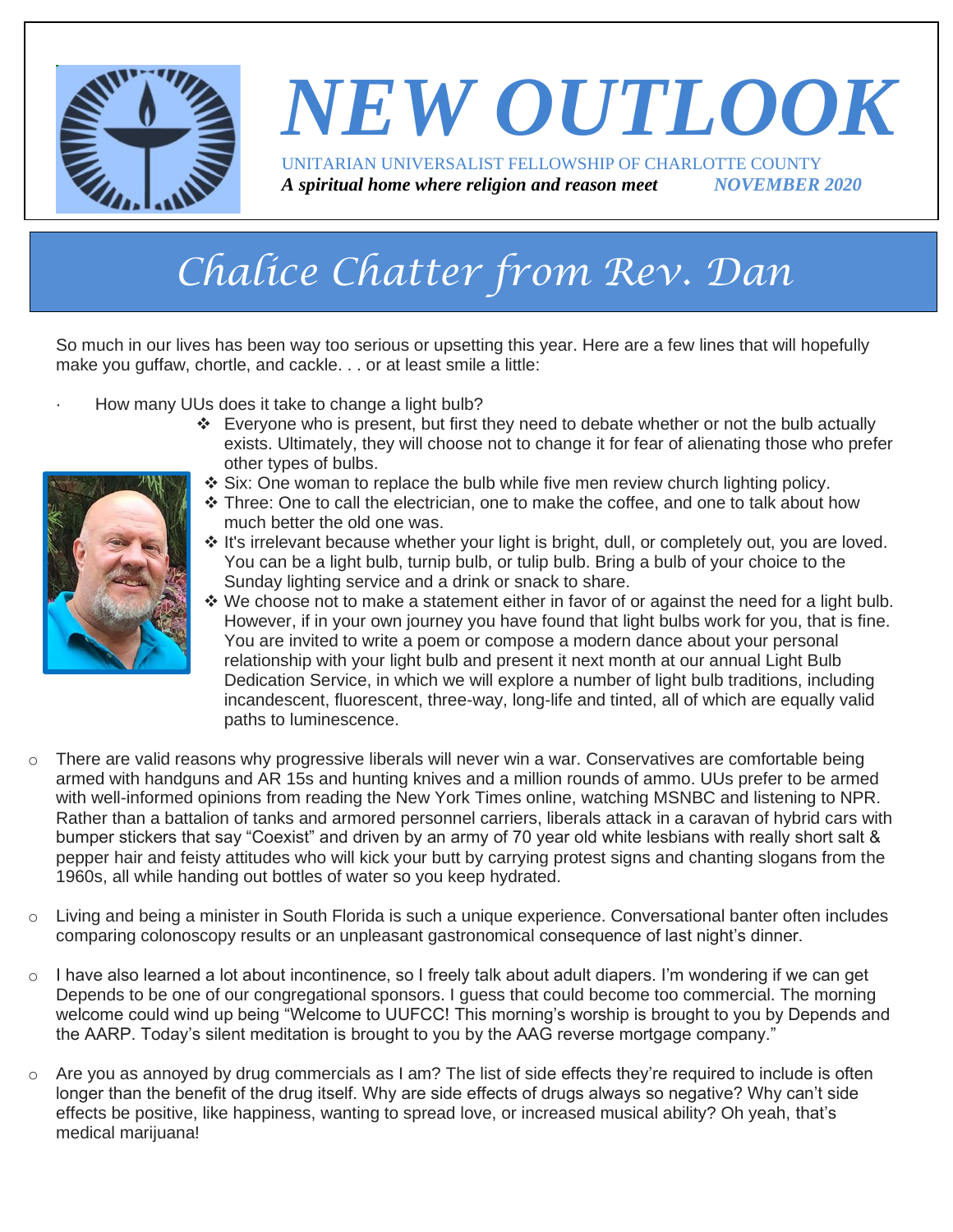- o In UUism why do we often refer to god as "she" but never satan?
- o This pandemic has been a major challenge for all of us. Worldwide everyone has had to stay home a lot more and rarely go out. It's been a huge advantage for Bigfoot and the Loch Ness monster.
- $\circ$  Tess & I did get a new pup early in the pandemic back in March. Her name is JuJu and she's a Bernedoodle a mix of a Bernese Mountain Dog and a mini poodle. Designer dog breeds often create funny names like Pithuahua (Pit Bull & Chihuahua mix) or Schweenie (Shih Tzu & Dachshund). My favorites are crossing two different kinds of poodles to make a Poo-Poo, or when a Shitzu breeds with a poodle to make a ShitzaPoo.
- $\circ$  I am really anxious for this election season to be done. My family is really conservative so having a "normal" conversation has been almost impossible. My dad is so conservative that he won't use a product that says, "Apply liberally." He didn't even want his grandkids to go to a liberal arts school. And he's very suspicious of Progressive Insurance.

Remember that laughing is a blessing too!

Rev. Dan

### Becoming a Member at UUFCC

You may have been joining services and activities for some time or you are new to Unitarian Universalism. Either way we invite those who are considering becoming a member to participate in **The New UU** Workshop.

Rev. Dan and various lay leaders will share what it means to be Unitarian Universalist and interactive tools for self-discovery to make a clear decision to formally join our congregation.

*"When we become a member of a congregation, we should be asked to change our posture from guest to host, from visitor to steward. As hosts, we make sure the guests find a welcoming and nurturing spiritual community. As lifelong seekers, we grow our own souls though our own continuous faith development. As stewards, we offer our time and money to help sustain and grow that community. As members we agree to serve in these roles and more, in covenant with one another and with our highest ideals."* 

Rev. Michael Piazza

Please register to attend 2 after Sunday service sessions at 11:30 am, Nov 8<sup>th</sup> and 15<sup>th</sup> https://zoom.us/meeting/register/tJEtdO2gqilsEtJ9NfuKZbti377oQshl Zl

#### Nov 8<sup>th</sup>

- 1. Theology and Worship
- 2. Unitarian Roots
- 3. How We Grow in Faith

Nov 15<sup>th</sup>

- 1. Social Justice Philosophy and Practice
- 2. How Are Decisions Made Governance and Polity
- 3. Membership

Contact Rev Dan [minister@uufcc.org](mailto:minister@uufcc.org) or Lori Bell [membership@uufcc.org](mailto:membership@uufcc.org) for more information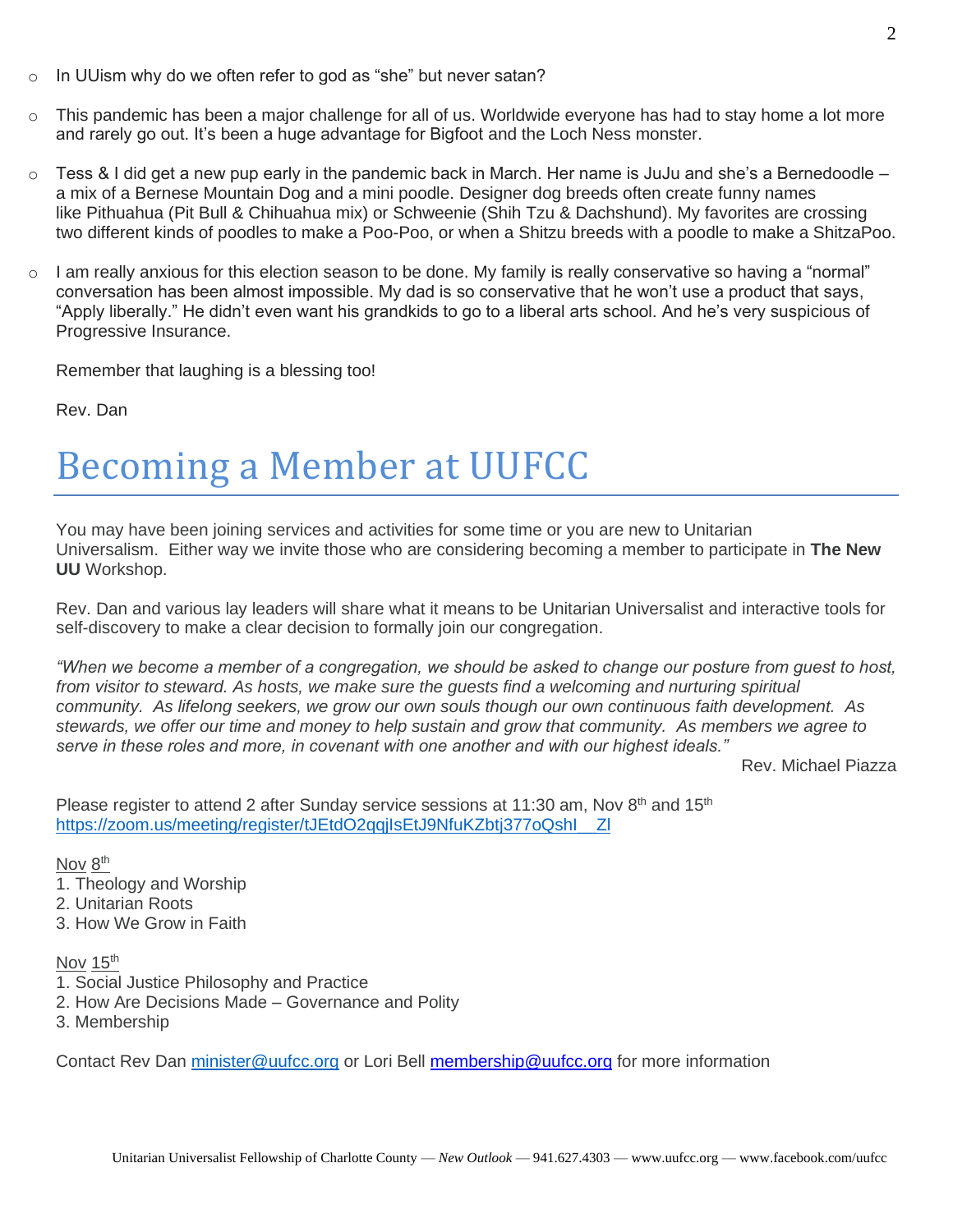# *Sunday Mornings on Zoom*

#### *Conversation Among Friends – 9 am*  <https://zoom.us/j/95584243345?pwd=Q1ZoV1g0NXloY1BreWtOQVJBNjA3UT09>

*Worship – 10:30 am -* <https://zoom.us/j/93632314034>

Log in a few minutes early. You will need to be admitted through a waiting room.



### **November 1 – Our Uncertain Future – Rev. Dan**

After the Presidential election, we face a lot of uncertainty regardless of the outcome. Where can we find hope and grounding?

#### **November 8 - What Just Happened? - Rev. Dan**

Looking at the results of the election, what brought us to where we are and how do we move forward?



### **November 15 – Meditation & Prayer – Rev. Dan**

We begin a series on Spiritual Disciplines – activities that help us stay centered and grounded as we week spiritual depth and grounding. We start by considering the activities of meditation and prayer.



#### **November 22 – Embodied Gratitude & Joy Samara Michaelson**

Finding our authentic connection to inherent joy and healing through gratitude practices.

### **November 29 – Laughter – Liz James**

Liz James is the founder and curator of the UU Hysterical Society. She will share about how laughter has shaped her life.

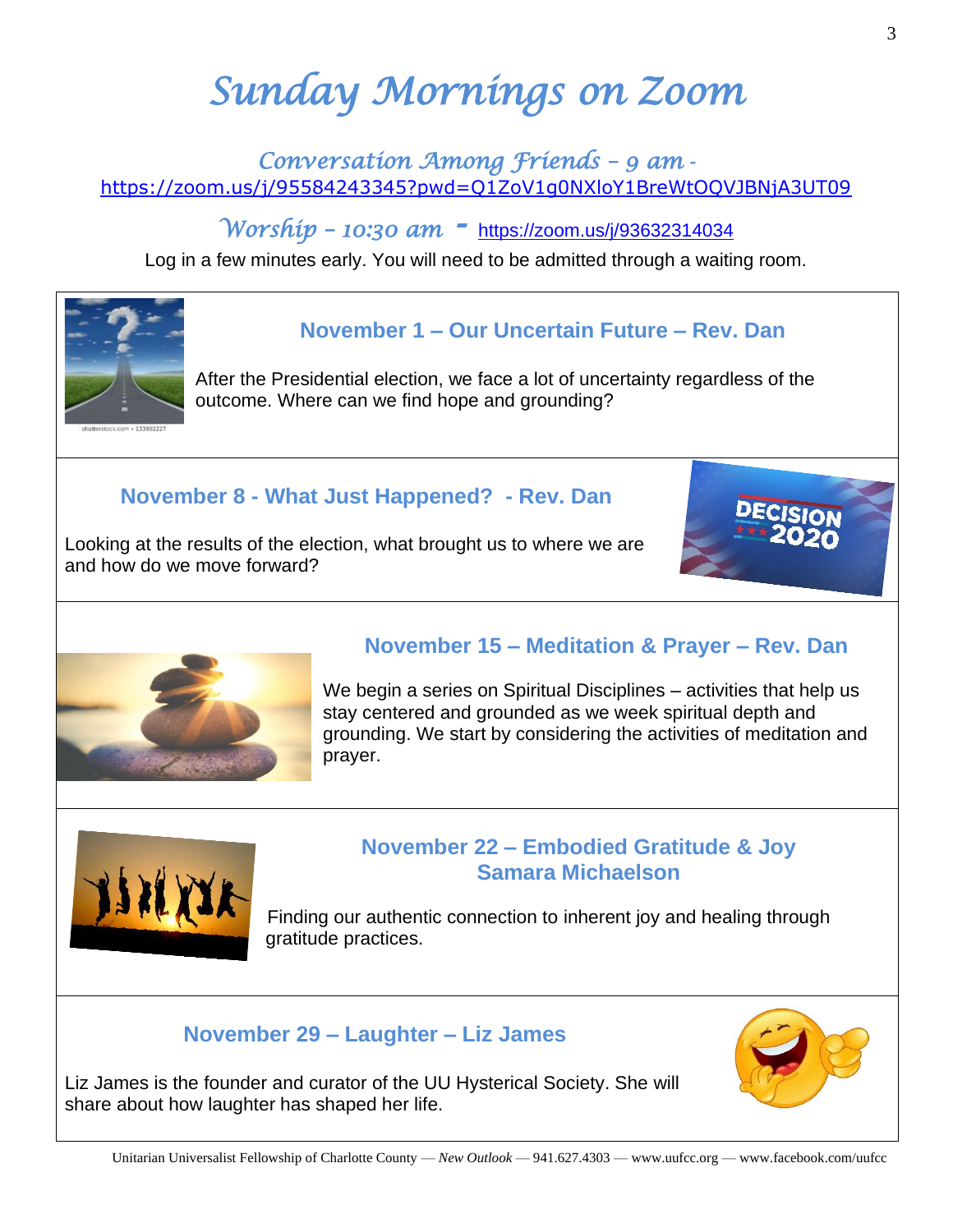

### Message from the Treasurer

Hello UUFCC Members and Friends,

I can't believe its budget time already! The Finance Committee and the Board will start developing a budget for the next fiscal year during the next month. This year is a little more difficult since we do not know when things will get back to normal, or really - the new normal. My belief is that COVID-19 will change many aspects of our society's ways of gathering and building community, and that UUFCC will be a part of that. Future uncertainties abound!

The process I use to prepare the draft budget for the first step – review at the Finance Committee, will be similar to past years with adjustments for when we may open. I have a better understanding of what costs increase and decrease during an international health crisis, something I never thought I would need to know. At the end of October, I will have eight months of cash flow data from the pandemic that will help us make decisions. There are lots of fixed costs that remain about the same whether we are open or closed, including personnel, which is by far our largest cost. Utilities and other expenses that are driven by usage have decreased (kitchen supplies for example), and others have increased (items like Zoom that we never had heard of before the pandemic!). Although producing a budget for next year will be tricky, I am sure we will come up with something as close to reality as possible. We will include a budget in your pledge package that will be delivered in early March and will have plenty of time to answer any questions or concerns before the Annual Meeting.

 I wanted to let you know that I was pretty happy to see that our Amazon SMILE donation has gradually increased so, let's keep it up!! To remind you: Amazon has a feature that donates a small percentage of most purchases to your favorite non-profit. I hope that you will choose UUFCC, especially for this year.

To participate, all you have to do is designate UUFCC as your benefiting organization. Then, whenever you use Amazon Prime to order anything, use this link: [Amazon Smile.](https://smile.amazon.com/gp/chpf/homepage?orig=%2F) Everything else works the same. Just in time for your holiday shopping!

Thanks for all the gifts you give to UUFCC and to our Community with both your hands and hearts.

Take Care, Nancy Weaver UUFCC Treasurer [nancyxweaver@gmail.com](mailto:nancyxweaver@gmail.com) 303-241-0309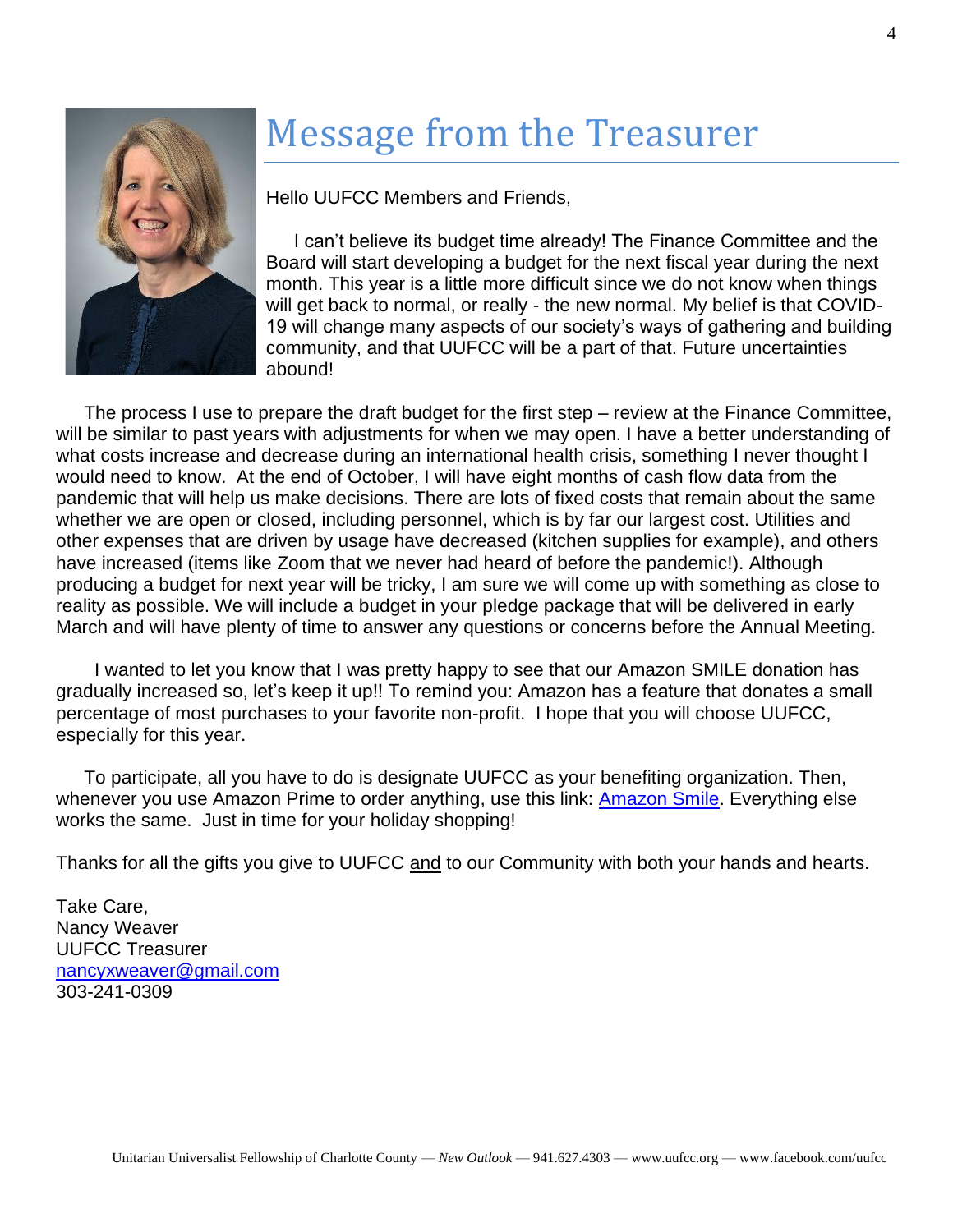### Immigration Justice Committee

Today, building and maintaining detention centers for immigrants has become a big business and a great source of profit. It is our firm belief that profiting from building "jails" for children who have been illegally separated from their parents is wrong. Further, these "for profit" companies are not held accountable for conditions or treatment of detainees and standard medical care is virtually nonexistent. As a result of this institutional neglect, there has been a spike in COVID contamination, and cases of medical abuse of women, subjected to hysterectomies without knowledge or consent, has surfaced.

In the past, banks have directly financed these businesses, but a public outcry against banks was successful and this source of financing has stopped. The new source of financial support now comes from shares bought by investment management companies, financial planners, mutual fund companies and private investors.

The Geo, Inc. (GEO) and CoreCivic (CXW) are the two largest for-profit companies that build and operate detention centers. In fact, CoreCivic is now completing a 570-bed child detention center near El Paso. The Vanguard and Blackrock (iShares is part of Blackrock) investment companies are the two largest management groups that buy and profit from shares owned in GEO and CoreCivic.

It is possible that you or your portfolio own shares in GEO or CoreCivic. We ask you to align your money with your values and exert pressure to stop the funding of these two companies. Specifically, we ask you to tell your financial advisor to EXCLUDE from your portfolio any direct investment in the GEO or CoreCivic companies and/or any investment in a management or mutual fund company that holds these shares. Private investors without managers can write directly to either GEO, CoreCivic or the implicated management funds and make the same requests. If enough people take action, we believe that diminished funds will eventually force these two giant "for profit" detention builders/operators to cease operations. This will be a giant step forward for justice and equity.

Below are names of the top investment and mutual fund groups that own shares in Geo and CoreCivic.

The Geo, Inc. **Contact Contact Contact Contact Contact Contact Contact Contact Contact Contact Contact Contact Contact Contact Contact Contact Contact Contact Contact Contact Contact Contact Contact Contact Contact Contact** The Vanguard Real Estate Index Fund iShares Core S&P Small Cap ETF\* iShares Core S&P Mid Cap ETG \* Vanguard Real Estate Index Fund Vanguard Total Stock Market Index Vanguard Small Cap Index Fund Vanguard Small Cap Index Fund iShares Russell 2000 ETF\* iShares Russell 2000 ETF\* iShares SS&P Small Cap 600 Value\* Vanguard Small Cap Value Index Fund Vanguard Small Cap Value Index CS Inv. Fd.s 2 (Lux) Security Fidelity Low Priced Stock Fund SPDR S&P Mid Cp 400 ETF Fund iShares Russell 2000 Value ETF\*

Vanguard Extended Market Index Fund Vanguard Extended Market Index Fund

\*iShares is a division of Blackrock

Links to CoreCivic (cxw) and GEO (geo) stock market activity: https://www.nasdaq.com/market-activity/stocks/cxw/instituional-holdings [https://www.nasdaq.com/market-](https://www.nasdaq.com/market)activity/stocks/geo/institutional-holdings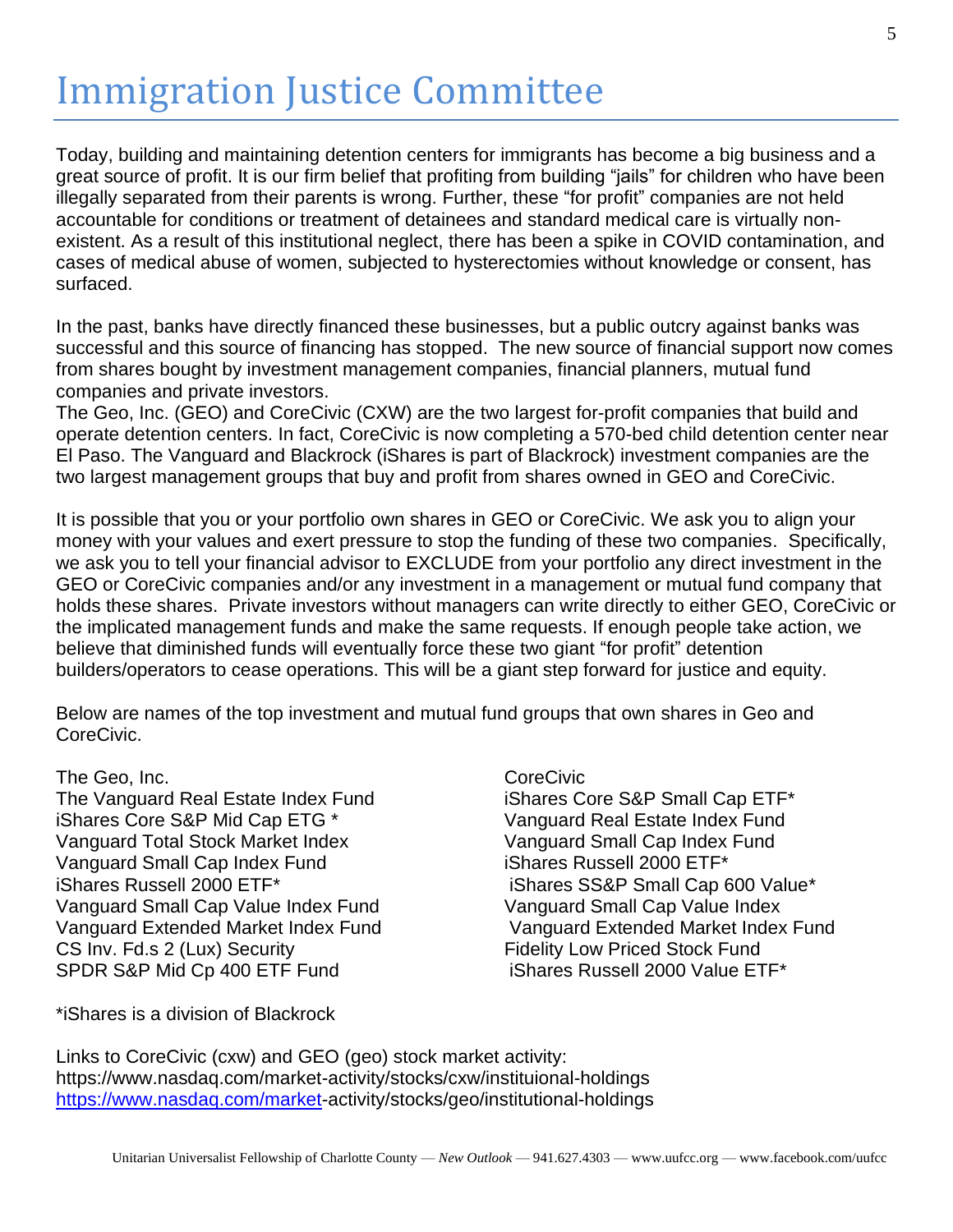## Social Justice Committee

The Social Justice Subcommittee has submitted a report to compare Virginia B. Andes Volunteer Community Clinic and RIP Medical Debt to see if the SJC might endorse one over the other for financial support from UUFCC.

First, some information about both organizations, and then the findings.

#### **Virginia B. Andes Volunteer Community Clinic**:

- Staff is composed of volunteer Physicians, Mid-Level Providers, Nurses, Therapists, Pharmacists, Technicians, Board of Directors and Volunteers.
- **Recipients of services offered are uninsured residents of Charlotte County.** They receive onsite exams, primary and semi-urgent wellness services, minor procedures and limited surgical and laboratory services. Also provided are prescription medications, one on one counseling, and patient advocacy.
- **Total value of care received in 2019** was \$2,024,000. Mental health referrals numbered 2400. Avoided costs to ER was \$22,000,000. Total pharmacy visits were 11,500. Total number of prescriptions was 31,500, with a fair market value of \$1,387,000.
- Total number of volunteer hours in 2019 was 26,000.
- For more information, the website is [http://volunteercare.org.](http://info@volunteercare.org/)

Mailing address is: **21297 Olean Blvd., Suite, Port Charlotte, Florida 33952**

#### **RIP Medical Debt:**

•This organization uses donations to purchase bundled medical debt portfolios that have gone through collection agencies for months or years. Using third-party credit data providers, it targets debt incurred by people facing financial hardship, and then forgives it. On average, \$1.00 is leveraged to abolish \$100.00 in medical debt.

•RIP Medical Debt is a 501©3 nonprofit organization with a mission to forgive oppressive medical debt at pennies on the dollar. RIP forgives debt of individuals who a) make less than two times the federal poverty level; b) pay out five percent or more of their annual income for out-of-pocket medical expenses; or c) are insolvent.

More information can be had at [www.ripmedicaldebt.org.](http://www.ripmedicaldebt.org/)

**Findings**: The Social Justice Committee found that both organizations serve well, approaching the problem of healthcare shortcomings from different angles. Locally, for the uninsured, the Clinic is the answer. For those locally who are drowning in medical debt, and suffering financially as a result, RIP seems the logical choice. The SJC could not find a reason to fault nor prefer one organization over the other. Rather, we want to inform people that both organizations exist, and are available.

Additionally, RIP, after communicating with Rosemary Hagen [\(hahanewcat28@yahoo.com\)](mailto:hahanewcat28@yahoo.com) has a dedicated fund for abolishing debt in Charlotte, Desoto and Collier counties. For those who would like to assist RIP in their undertaking, a check can be sent to:

Unitarian Universalist Fellowship of Charlotte County — *New Outlook* — 941.627.4303 — www.uufcc.org — www.facebook.com/uufcc Rip Medical Debt 80 Theodore Fremd Ave. Rye, NY 10580

*A note should accompany stating that the donation is to be directed to the Charlotte, Desoto and Collier Counties Fund.*

*For credit card donations, go to this link: <https://secure.qgiv.com/event/flohum/>*



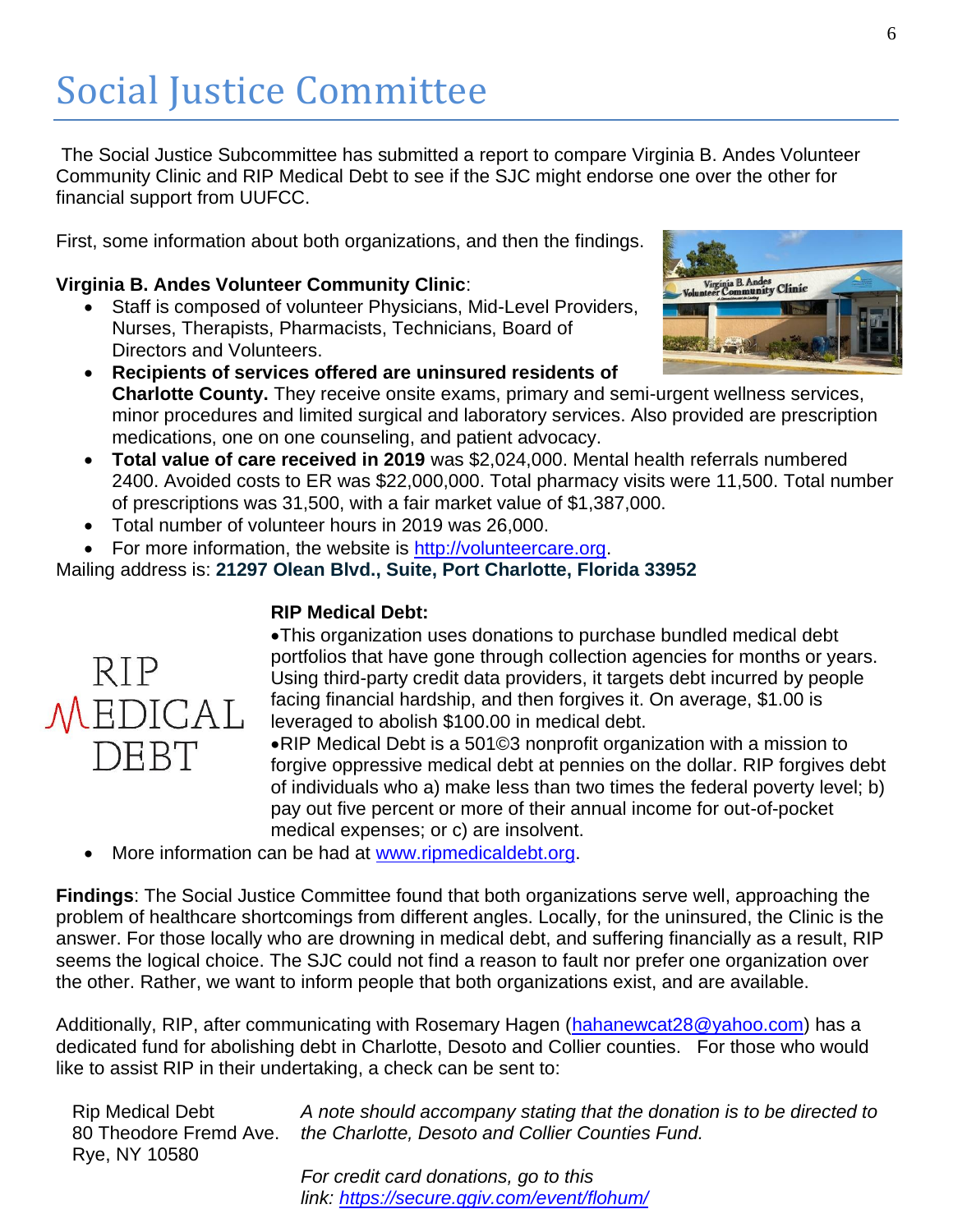## Library News

Did you know that you can check out books from the UUFCC Library during the pandemic?

The UUFCC Library Catalog may be accessed from the new UUFCC Website under the "How to Plug In" menu item.



Here is a direct link to the catalog [https://www.librarycat.org/lib/maryjanewms](http://r20.rs6.net/tn.jsp?f=001h2QlB7h-nwrR2C8xNPBR0iF3GM7gnoxp4YlFwqj8qafuJylrTturc8GYzZ_Th1t3jbJK8Nm8W_KHJ-fJI-lHJX99mJkwxJPzEQRBGfNcbkwp7crLhkpYaazALExRx40VkBTuzY5Ag7ZTWDHCS2wWvYe096FlEaY_FKmmKUUXdXwfVry8mnsRsAH35uyU3ZKdS5-fYD5vrGs=&c=UoEJc8l65SsgVOKD25LLnTlAJcXZiXxGlBaoy9qi1MeZ1pnMNO58kw==&ch=rcMQ0oTTCT16urjJiCDTj8qw7wGNjsZ5GDScsvna9_XHoklODGwwyA==)

During the pandemic, while you do not have access to the building, email the office (or call) to request a book and we will arrange for you to safely pick it up. There is never a time limit on a checkout. If someone else requests the same book, you may be notified to return it so that another reader may use it.

Your friendly office administrator/librarian can suggest titles or assist you with searching the catalog if you have any trouble finding a book.

### Book Group

The UUFCC Book Group will be meeting on Zoom until it is safe to meet in person again. All of the books chosen for this season are readily available at the public library or inexpensively from Amazon. Mary Jane often has the book in Kindle format and can lend you a reader with the book on it if you can pick it up at the Fellowship. Contact her if you want one of the books in electronic format. The link will be emailed to members of the Book Group prior to the meetings each month. Contact the office at [office@uufcc.org](mailto:office@uufcc.org) if you would like to receive the Zoom link or to be added to the email list.

#### **Book Group Schedule for Fall 2020 thru Spring 2021**

|                         | December 2 at 1:30 p.m. March (a graphic novel) by John Lewis          |
|-------------------------|------------------------------------------------------------------------|
| January 27 at 1:30 p.m. | The Nickel Boys by Colson Whitehead                                    |
|                         | February 24 at 1:30 p.m. So You Want To Talk About Race by Ijeoma Oluo |
| March 24 at 1:30 p.m.   | Gilead by Marilynne Robinson                                           |
| April 28 at 1:30 p.m.   | The True Believer by Eric Hoffer                                       |
| May 26 at 1:30 p.m.     | The Dutch House by Ann Patchett                                        |